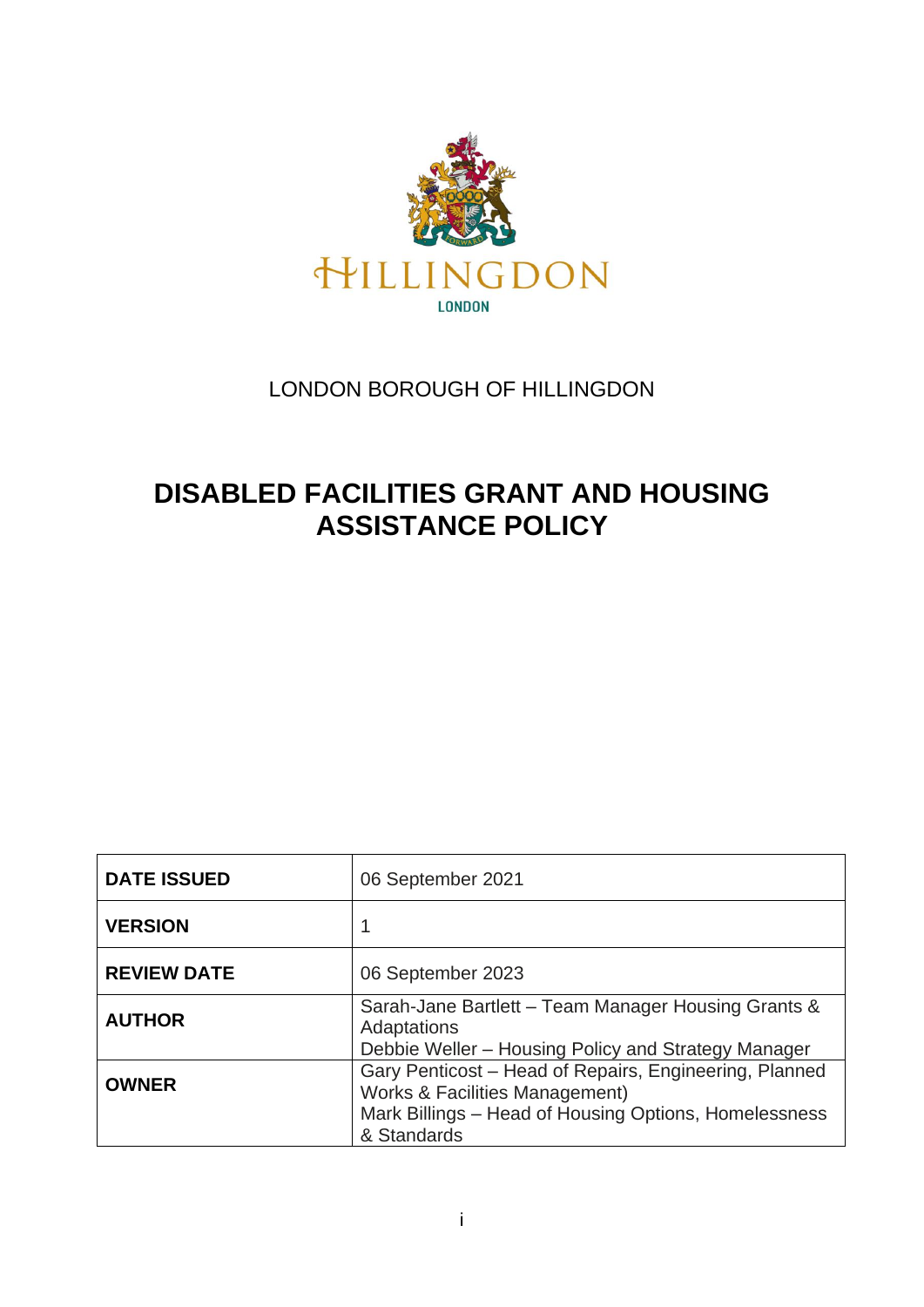# **TABLE OF CONTENTS**

| 2.1 Occupational Therapist (OT) Major Adaptations Assessment  5 |  |
|-----------------------------------------------------------------|--|
|                                                                 |  |
|                                                                 |  |
|                                                                 |  |
|                                                                 |  |
|                                                                 |  |
|                                                                 |  |
|                                                                 |  |
|                                                                 |  |
|                                                                 |  |
|                                                                 |  |
|                                                                 |  |
|                                                                 |  |
| 5.7 Funding to pay for Housing Occupational Therapists  12      |  |
|                                                                 |  |
|                                                                 |  |
|                                                                 |  |
|                                                                 |  |
|                                                                 |  |
|                                                                 |  |
|                                                                 |  |
|                                                                 |  |
|                                                                 |  |
|                                                                 |  |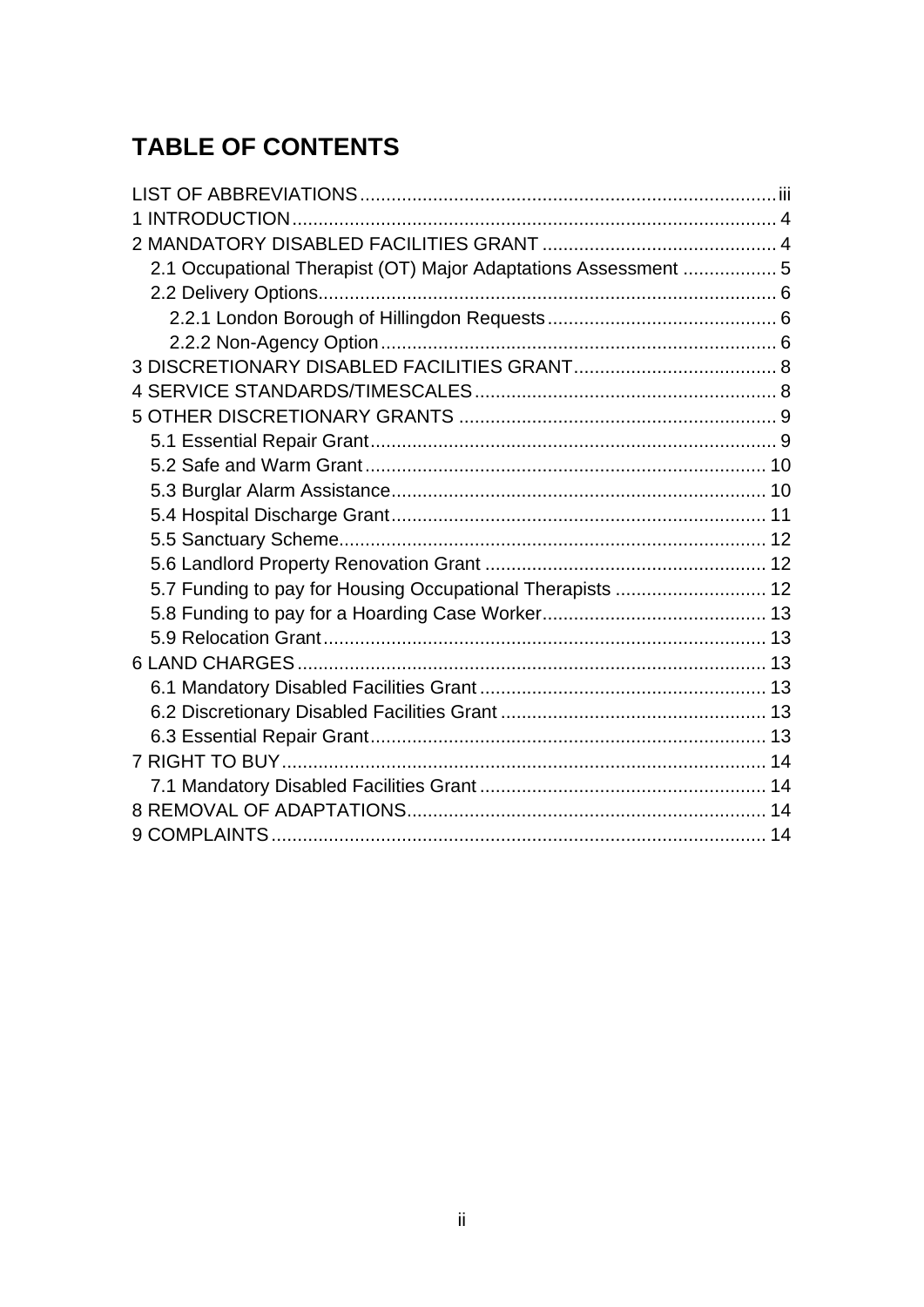# <span id="page-2-0"></span>**LIST OF ABBREVIATIONS**

| <b>BCF</b>   | <b>Better Care Fund</b>                                |
|--------------|--------------------------------------------------------|
| <b>DFG</b>   | <b>Disabled Facilities Grant</b>                       |
| <b>ERG</b>   | <b>Essential Repairs Grant</b>                         |
| <b>HDG</b>   | <b>Hospital Discharge Grant</b>                        |
| <b>HGCRA</b> | Housing Grants, Construction and Regeneration Act 1996 |
| <b>OT</b>    | <b>Occupational Therapist</b>                          |
| <b>RRO</b>   | <b>Regulatory Reform Order</b>                         |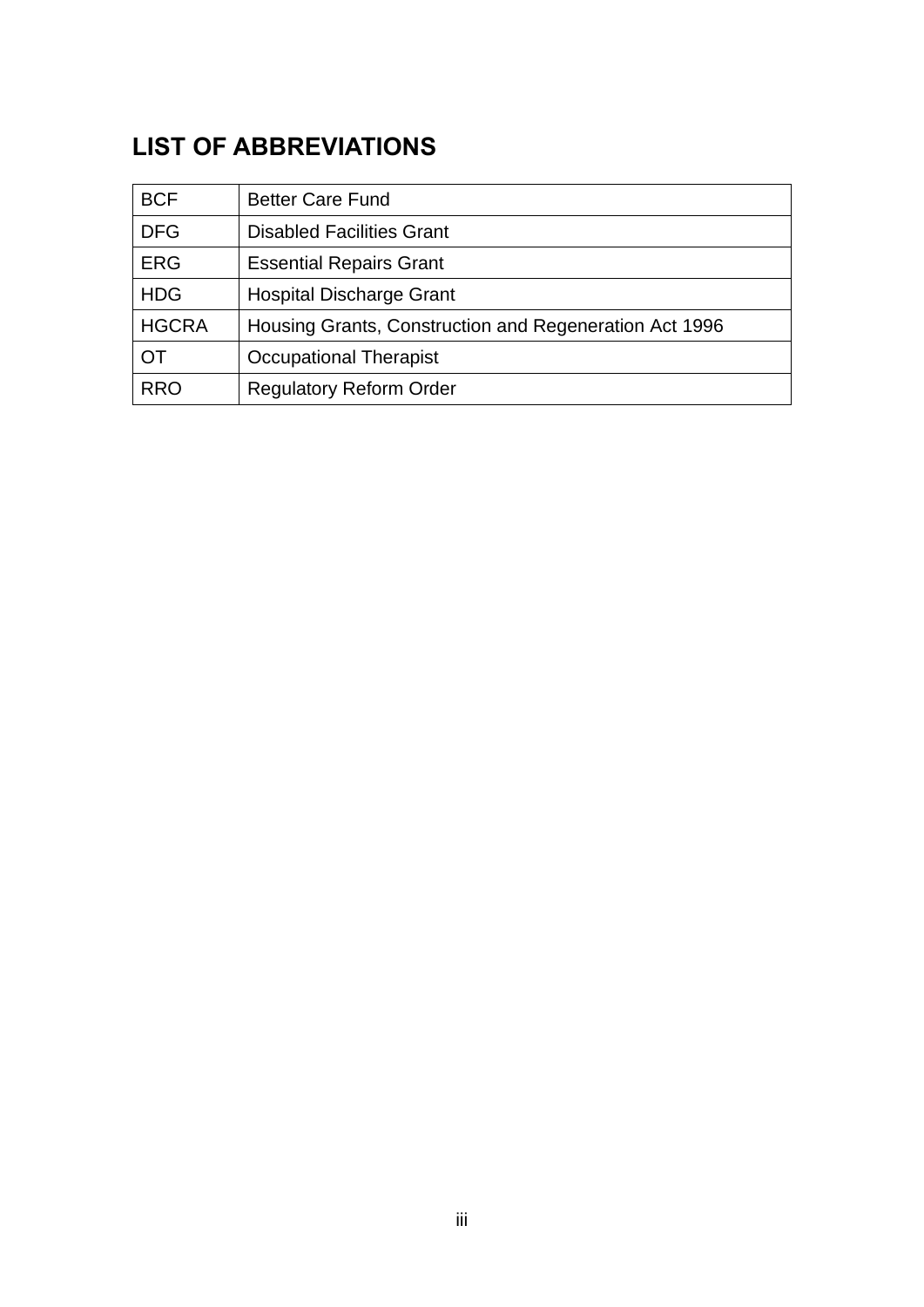# <span id="page-3-0"></span>**1 INTRODUCTION**

- 1. The London Borough of Hillingdon's (the Council) obligations, powers and duties in relation to the provision of financial assistance for adaptations and repair are contained within the Housing Grants, Construction and Regeneration Act 1996 (as amended) (HGCRA) and the Regulatory Reform (Housing Assistance) (England and Wales) Order 2002 (RRO). The Government extended the scope of the Order in 2008-2009 to include use of Disabled Facilities Grant (DFG) funds.
- 2. Since 2015/16, DFGs became part of the Department of Health's 'Better Care Fund (BCF), managed by the local authority. However legal responsibility for provision of DFG remains with the housing authorities to meet their statutory duty to provide adaptations to the homes of disabled people, including for people aged 17 and under. Access to the BCF is dependent upon local council and clinical commissioning groups having jointly agreed spending plans.
- 3. The primary aim of Disabled Facilities Grants (DFGs) is to provide aids and adaptations to enable people with disabilities to live independently and safely in their own homes. This policy sets out the mandatory legal framework for DFGs, and how the Council intends to use its powers under the Regulatory Reform (Housing Assistance) (England and Wales) Order 2002 to provide discretionary interventions to promote independent living and well-being.
- 4. The responsibility for controlling DFGs lies with the local housing authority. There is a duty to consult with social services authorities on whether the proposed works are required and appropriate to meet the needs of the disabled person who is seeking a DFG (under Part 1, Section 24(3) of the HGCRA 1996).
- 5. It is the local housing authority that must decide on the action that should be taken following receipt of that advice. In addition, the local housing authority must also decide whether the application is approved, having regard to whether the proposed works are necessary and appropriate to meet the needs of the disabled person and whether it is reasonable and practicable to carry them out. The local housing authority must have regard to whether the works would enable the disabled person to remain living in their existing home as independently as possible and whether the works would meet the assessed medical and physical needs of the person.

# <span id="page-3-1"></span>**2 MANDATORY DISABLED FACILITIES GRANT**

6. Applicants from both council owned and privately owned properties are considered and screened to assess whether they meet the criteria for the grant. Privately owned properties can include homeowner, housing associations and privately rented accommodation. A landlord may also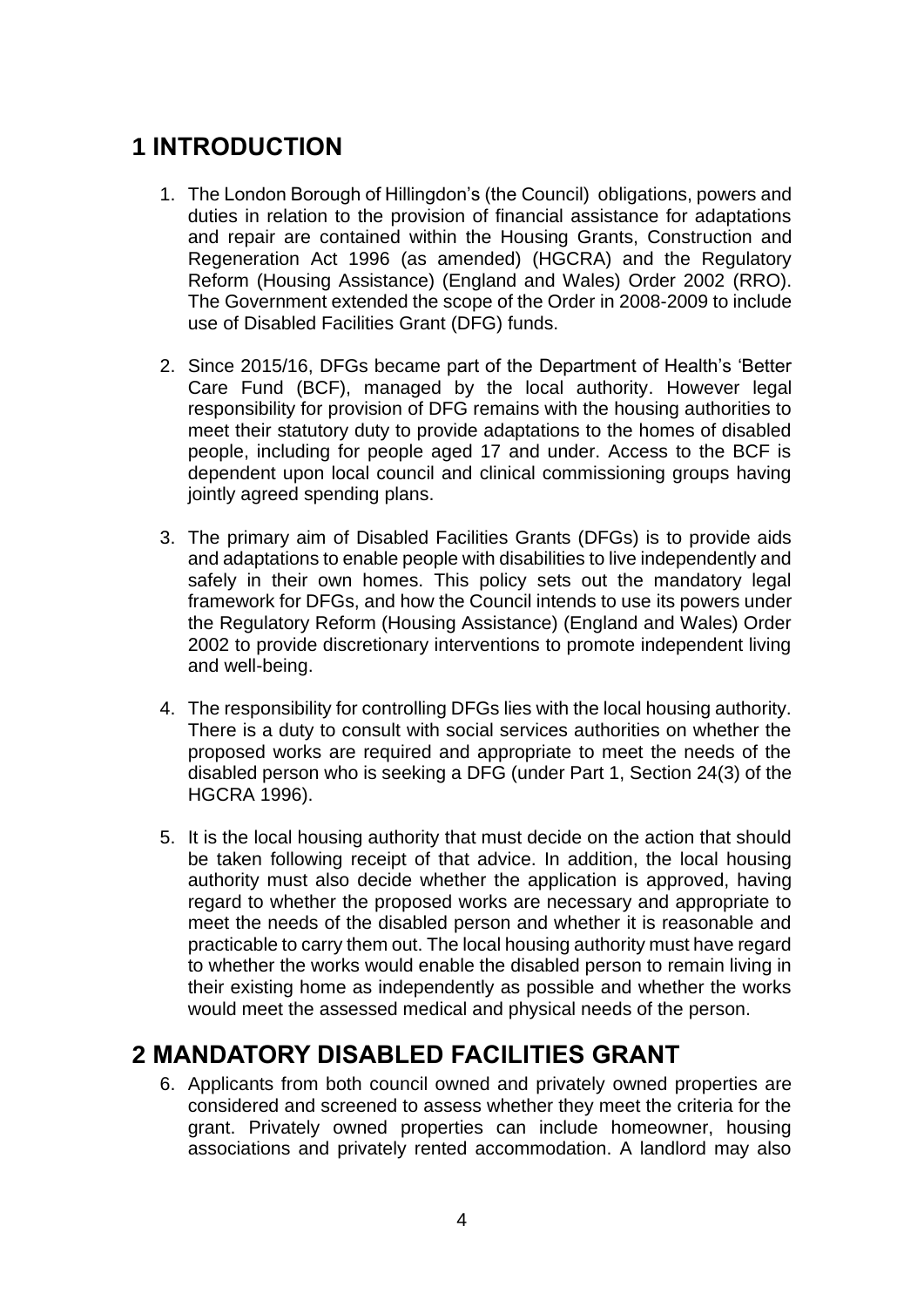apply on behalf of the resident. The maximum mandatory grant award is £30,000.

- 7. The grant is means tested which establishes if the resident is required to contribute to the works or if they are ineligible due to their income or capital. Council owned properties are exempt from the means test and do not require any contribution.
- 8. Landlords written permission must be obtained prior to approval of a DFG. The Tenancy Management Team within the London Borough of Hillingdon must provide written permission for council owned properties.
- 9. The applicant must have lived or intended to live in the property for at least 5 years and any alterations must be necessary, appropriate, reasonable, and practical. The purpose of the grant is set out in section 23(1) of the HGCRA 1996 Act and additional criteria has been added to by The Disabled Facilities Grants (Maximum Amounts and Additional Purposes)(England) Order 2008 as allowed for by section 23(1)(l) of the HGCRA Act. The criterion for the grant includes:
- Facilitating access to and from the property
- Making a home safe
- Facilitating access to a room usable for sleeping
- Facilitating access to a bathroom
- Facilitating preparation and cooking of food
- Heating, lighting, and power
- Facilitating access to and from the garden
- 10.Residents must not start work prior to achieving formal grant approval. If any works are undertaken prior to obtaining formal grant approval the application will no longer be valid and will be cancelled.
- 11.Adaptation works to a property must be simple and cost effective.
- 12.Adaptation works will predominantly take place within the existing footprint of the property by changing the use of rooms, such as converting a dining room into a bedroom. Extension work would only be considered once all other options have been explored.

### <span id="page-4-0"></span>**2.1 Occupational Therapist (OT) Major Adaptations Assessment**

- 13.A major adaptations assessment will be carried out by a Social Services OT from London Borough of Hillingdon. The OT will determine whether works are 'necessary' and 'appropriate' to meet the resident's needs. The OT will assign a priority to the assessment and provide recommendations.
- **Category 1:** URGENT Client or carer in imminent danger or client unable to remain in, or return to home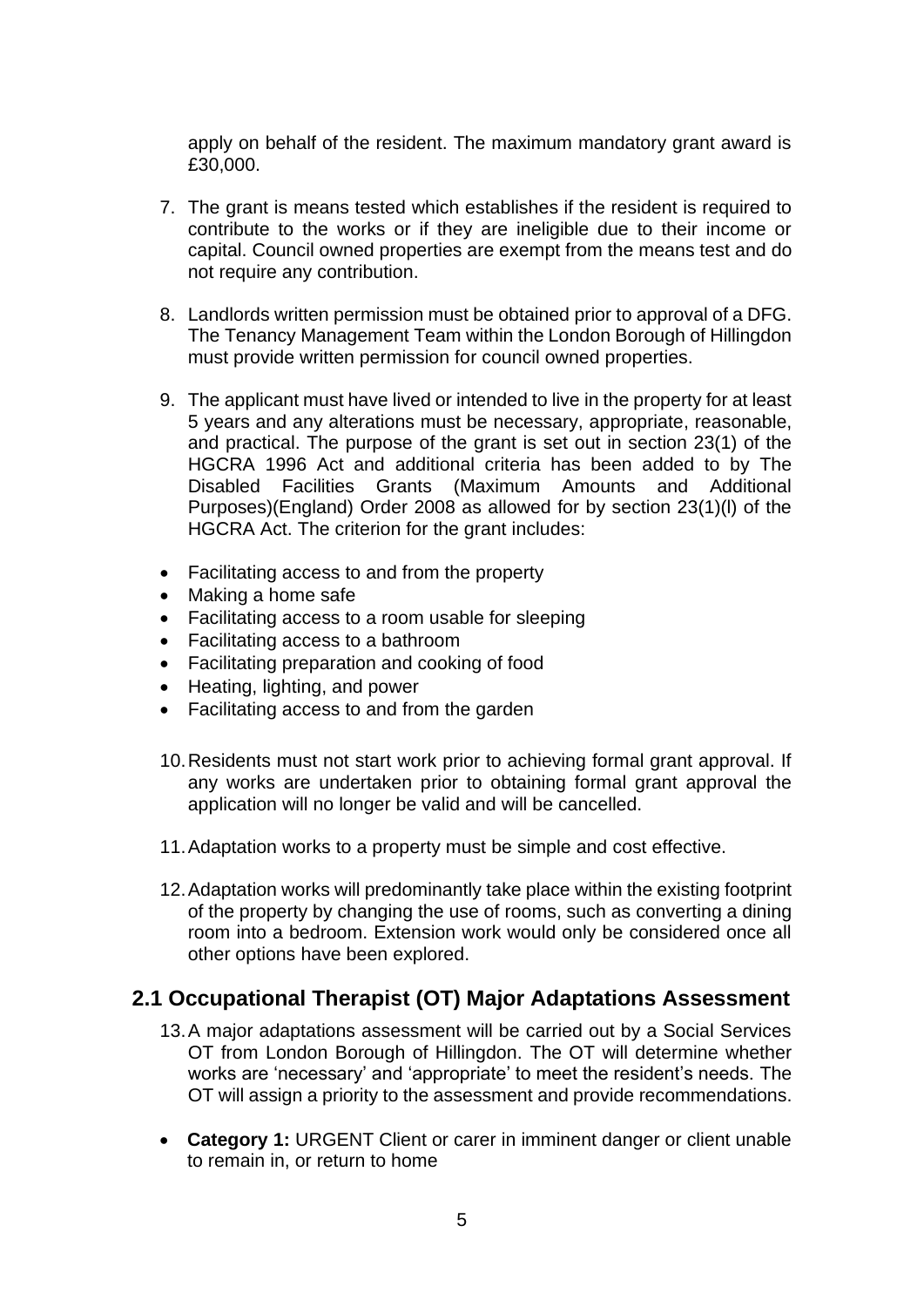- **Category 2:** STANDARD Client meets eligibility criteria
- 14.Urgent cases will be visited by the Grant Surveyor and contractor within four weeks of receipt of the assessment, and non-urgent cases will be progressed in chronological order.
- 15.All works must be completed in line with the OT recommendations. Individual elements cannot be omitted as the works must fully meet the resident's needs. The Grant Surveyor assigned to the case will determine whether the recommendations are 'reasonable' and 'practicable' by considering the age, condition, and suitability of the property.

### <span id="page-5-0"></span>**2.2 Delivery Options**

#### <span id="page-5-1"></span>**2.2.1 London Borough of Hillingdon Requests**

- 16. The case will be managed by the Council and a Grants Surveyor will arrange and supervise the adaptation works. The Grant Surveyor will draw up a schedule of work and where necessary, detailed plans.
- 17.The works will be completed by a London Borough of Hillingdon framework contractor, who are working to agreed contracted rates, or the works will be issued out for quotation in line with the Council's standing orders.
- 18.On approval of funding the works are monitored during the delivery phase by a Grants Surveyor. When work is complete and invoices are received, the surveyor will visit the property to check the work is satisfactory and complete, before recommending payment to the contractors.
- 19.All relevant permissions and certificates will be sought for any grant works, such as building regulations, planning permission, GAS SAFE/CORGI/NICEIC certification.

#### <span id="page-5-2"></span>**2.2.2 Non-Agency Option**

- 20.A non-agency option is available to residents who have had adaptations recommended but wish to use the grant eligible funds to construct alternative adaptations or enhanced schemes.
- 21.If the resident chooses the non-agency option, the works will not be arranged or supervised by a Grants Surveyor or a Social Services OT from London Borough of Hillingdon. They will not visit the site to check the ongoing works. Any issues that arise whilst construction is under way should be dealt with by the resident's surveyor.
- 22.The Housing Grants & Adaptations Team fees will be considered when determining the amount of grant funding the resident will be eligible to receive.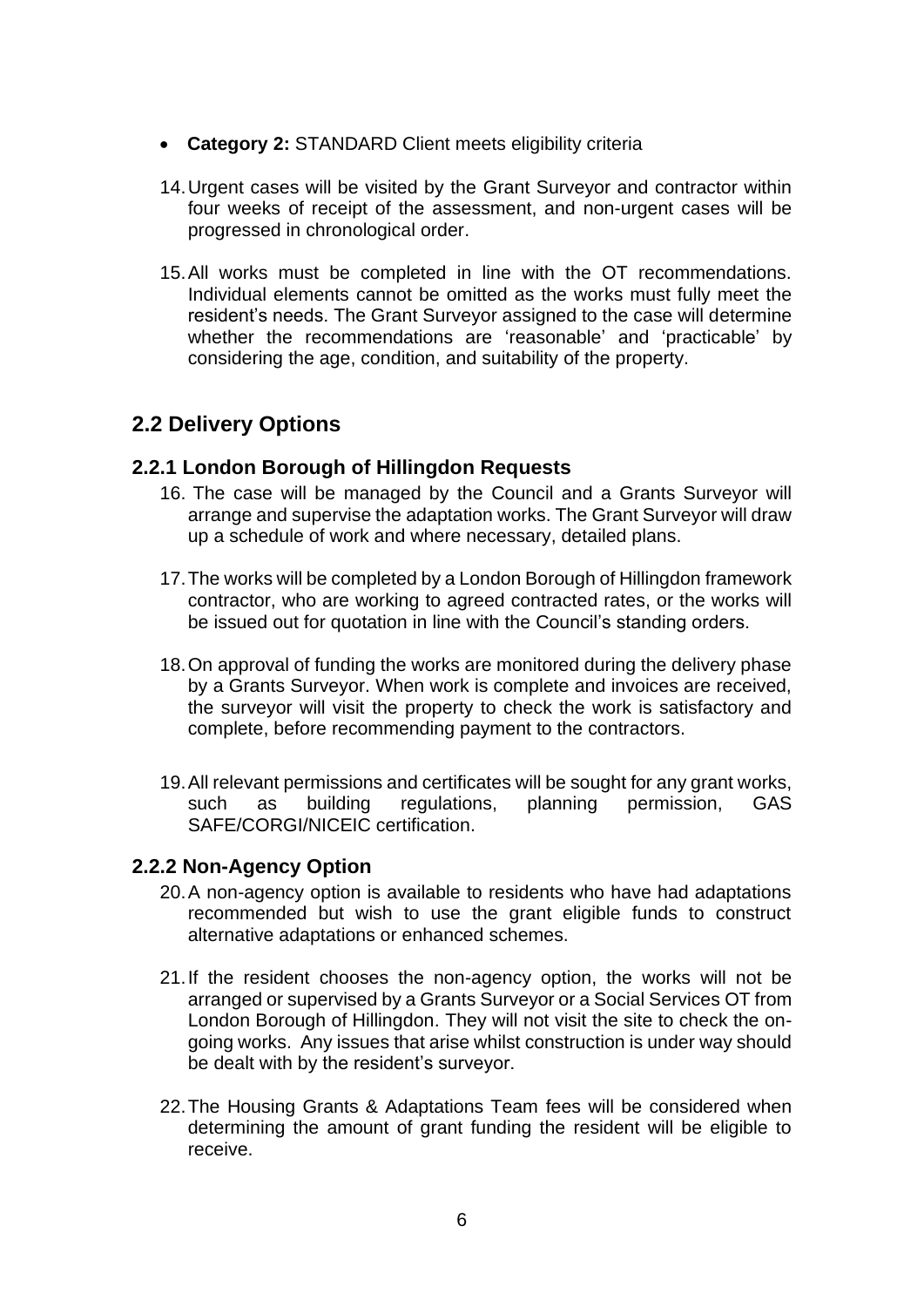- 23.The OT assigned to the resident by London Borough of Hillingdon will advise them on the layout of the proposed scheme, the equipment required, the position of important parts of the adaptations such as grab rails, ramps, controls (including taps) to make sure it is safe to use and meets the disabled person's needs.
- 24.The Grants Surveyor is assigned to the resident by London Borough of Hillingdon and the resident is required to provide them with a copy of their proposal and/or architects plans before the they make any application to Planning, Building Control or other relevant bodies.
- 25.The Grants Surveyor will discuss the resident's proposal with the residents allocated OT. Once the layout has been agreed the resident will be provided with a Non-Agency Grant schedule of work. This will list the works specific to the resident's proposal which must be carried out for them to qualify for grant aid. If the resident intends to deviate from this schedule, they must obtain permission from the Grants Surveyor before doing so.
- 26.Once the Grants Surveyor has agreed to the resident's proposal in writing, the resident may proceed with an application to Planning and/or Building Control.
- 27.The resident is required to submit between 3-5 competitive quotes for the works they intend to carry out. The quotes are to be provided by bona fide and legitimate contractors on their letter headed paper. The residents chosen contractor should be professionally qualified and affiliated with a relevant recognised body. The quotes will be reviewed by the Grants Surveyor who will deem whether the works comply with the OT recommendations and are 'reasonable' and 'practical'.
- 28.Once the quotation is approved by the Grant Surveyor, the case will be put forward for grant funding. The works must not start on site until the resident has submitted a full grant application, and this has been approved in writing by London Borough of Hillingdon. No grant monies will be paid for works which have commenced before the grant application has been approved.
- 29.Once the works are completed, the Grants Surveyor will visit site and check that the adaptation works have been completed.
- 30.The resident is required to contact their builder directly to obtain copies of all relevant permissions and certificates, such as building regulations, planning permission, GAS SAFE/CORGI/NICEIC certification, and these will need to be forwarded onto the Grant Surveyor for approval.
- 31.10% of the grant funding will be held in retention until all of the works are satisfactorily completed and the relevant Building Regulations completion certificate is submitted to the Housing Grants & Adaptations team.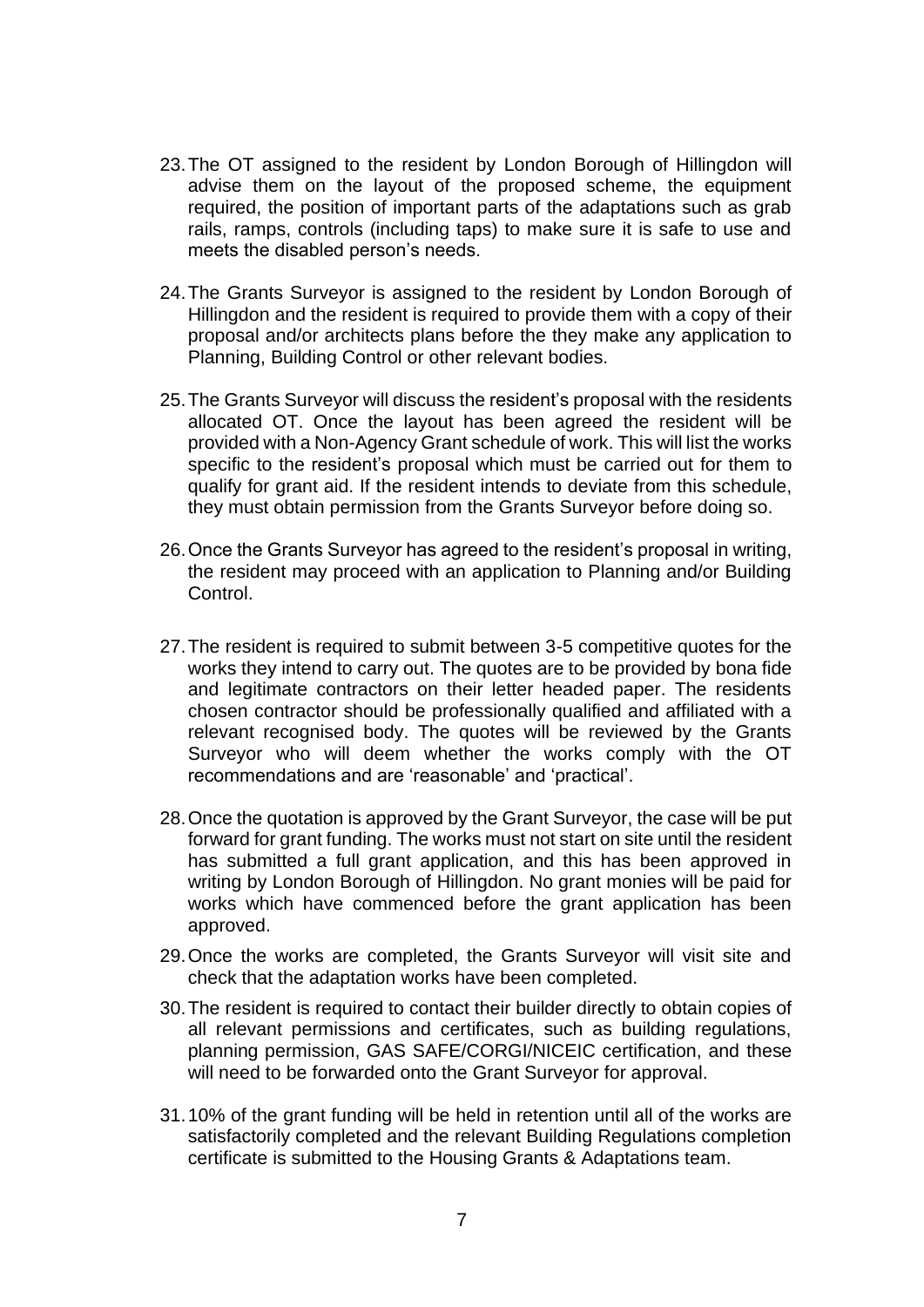32.Stage payments up to 90% of the approved grant amount may be paid upon submission of genuine invoices from the residents contractor on their letter headed paper and provided that an adequate amount of work has taken place, i.e. foundations to DPC level, build to roof level, build to first fix. Grant payments are usually received between 2-3 weeks after inspection.

## <span id="page-7-0"></span>**3 DISCRETIONARY DISABLED FACILITIES GRANT**

- 33.Discretionary grants come into effect when the cost of the DFG works exceed the original £30,000 limit. A Discretionary Grant application will need to be completed which will consider the income and capital of all adults living at the address.
- 34.The limit to the level of grant that can be provided through a discretionary grant is a further £15,000. The works completed must cover all OT recommendations.
- 35.In exceptional circumstances a higher grant level can be made available. This would need to be authorised by the Corporate Director for Planning, Environment, Education and Community Services or the relevant post holder.
- 36.All discretionary grants are subject to the availability of funding. There is a limited grant budget; therefore, applications will be assessed on a first come first served basis.

# <span id="page-7-1"></span>**4 SERVICE STANDARDS/TIMESCALES**

- 37.Section 34 of the Housing Grants, Construction and Regeneration Act 1996 requires a decision from the Council to approve or refuse the grant application within 6 months of receiving the application. The Council will endeavour to achieve this within 4 weeks of receiving the application. In addition, the Council will use reasonable endeavours to meet the following standards:
- If we receive an OT assessment prior to receiving the resident's application, we will write to the applicant within 5 working days to acknowledge the request has been received and an application form will be sent out.
- Urgent cases will be visited by the Grant Surveyor and contractor within four weeks, and non-urgent cases will be progressed in chronological order.
- The Council will aim to complete the installation of all disabled adaptations within 12 months from the date of grant approval.
- The Council will aim to process applications fairly, efficiently, courteously, and promptly.
- The Council will aim to pay grant money due within 30 days of a valid claim on certified work.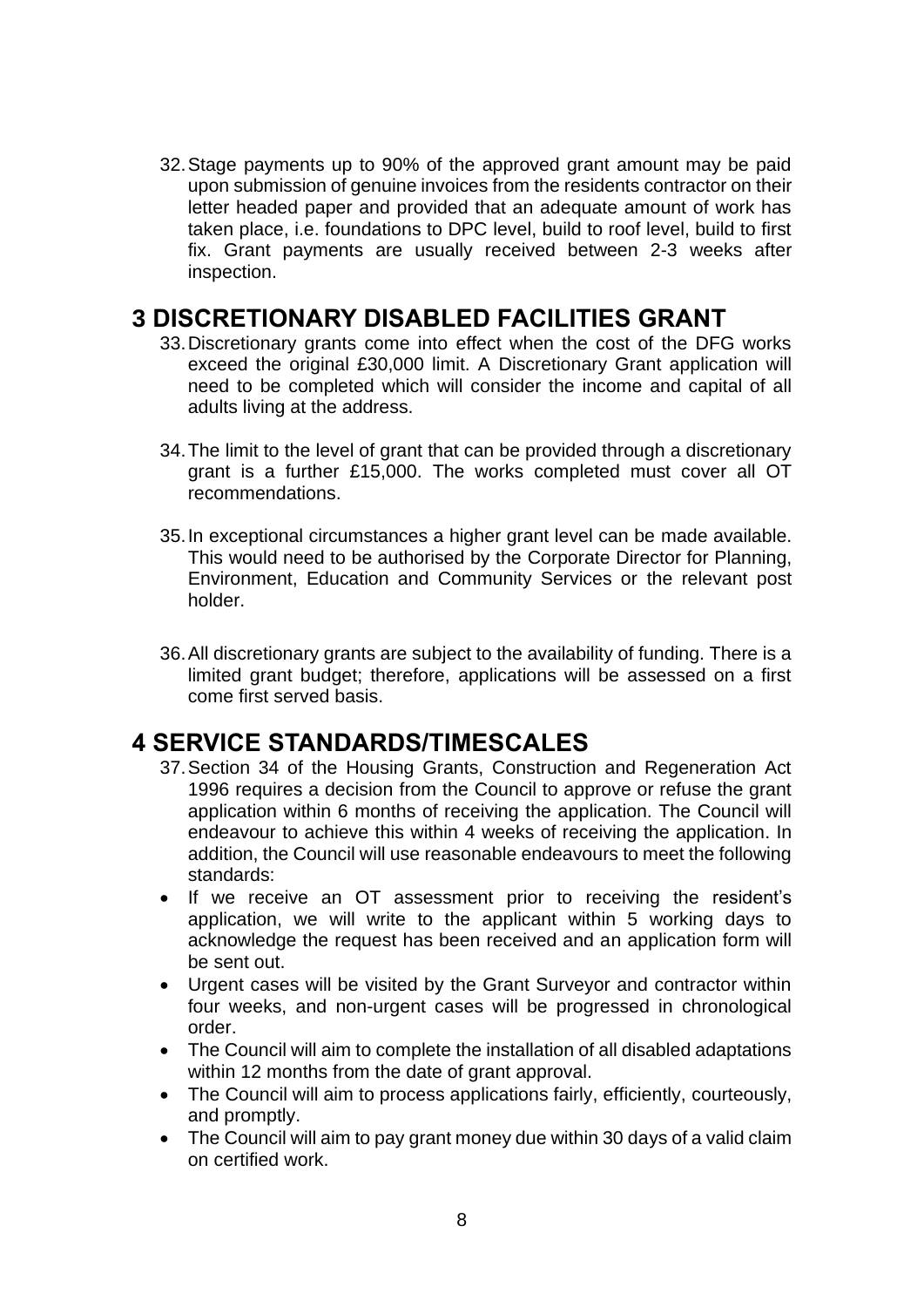# <span id="page-8-0"></span>**5 OTHER DISCRETIONARY GRANTS**

- 38.From 2008/09 the scope of DFG funding widened to support any local authority expenditure under the Regulatory Reform (Housing Assistance) (England and Wales) Order 2002 (RRO). This extended the use of DFG funding allowing local authorities to use the funding for additional purposes that are not covered in the Mandatory DFG Grant.
- 39.All discretionary grants are subject to the availability of funding. There is a limited grant budget; therefore, applications will be assessed on a first come first served basis.
- 40.The following discretionary grants are available:

#### <span id="page-8-1"></span>**5.1 Essential Repair Grant**

- 41.The purpose of the grant is to remove category 1 hazards that are likely to cause imminent harm to health such as no heating, structural collapse, or extreme damp.
- 42.The maximum grant is £5,000 and subject to the owner, co-owner and or any partner or statutory tenant being eligible following a financial means test and resources being available. Repayment conditions apply regarding any future sale and use of the property as an occupied home.
- 43.For an applicant to be eligible for consideration for the grant the resident must:
	- Be over 60 years old
	- Be an owner occupier of the house. ERGs are not usually available for tenants because their landlord is responsible for repairs. However, ERGs are available for Statutory tenants with a repairing obligation.
	- Have lived at the property for more than 5 years (the aim of the grant is to help elderly people continue to live in their own home). The grant requires the same means test as the test for Discretionary Disabled Facilities Grants.
- 44.The house must:
	- Be in such a poor condition that a Category 1 hazard exists at the property as assessed using the Housing Health and Safety rating system under the Housing Act 2004. The allocated Grants Surveyor must visit the property to establish that a Category 1 hazard exists and ascertain the works required.
- 45.The grant requires the same means test as the test for Discretionary Disabled Facilities Grants. The result of the test is a figure that the client is expected to contribute to the costs of the works. If the cost of the repairs is less than or equal to the applicant's contribution, then he or she will be expected to pay the full costs of the works. If the costs are more then he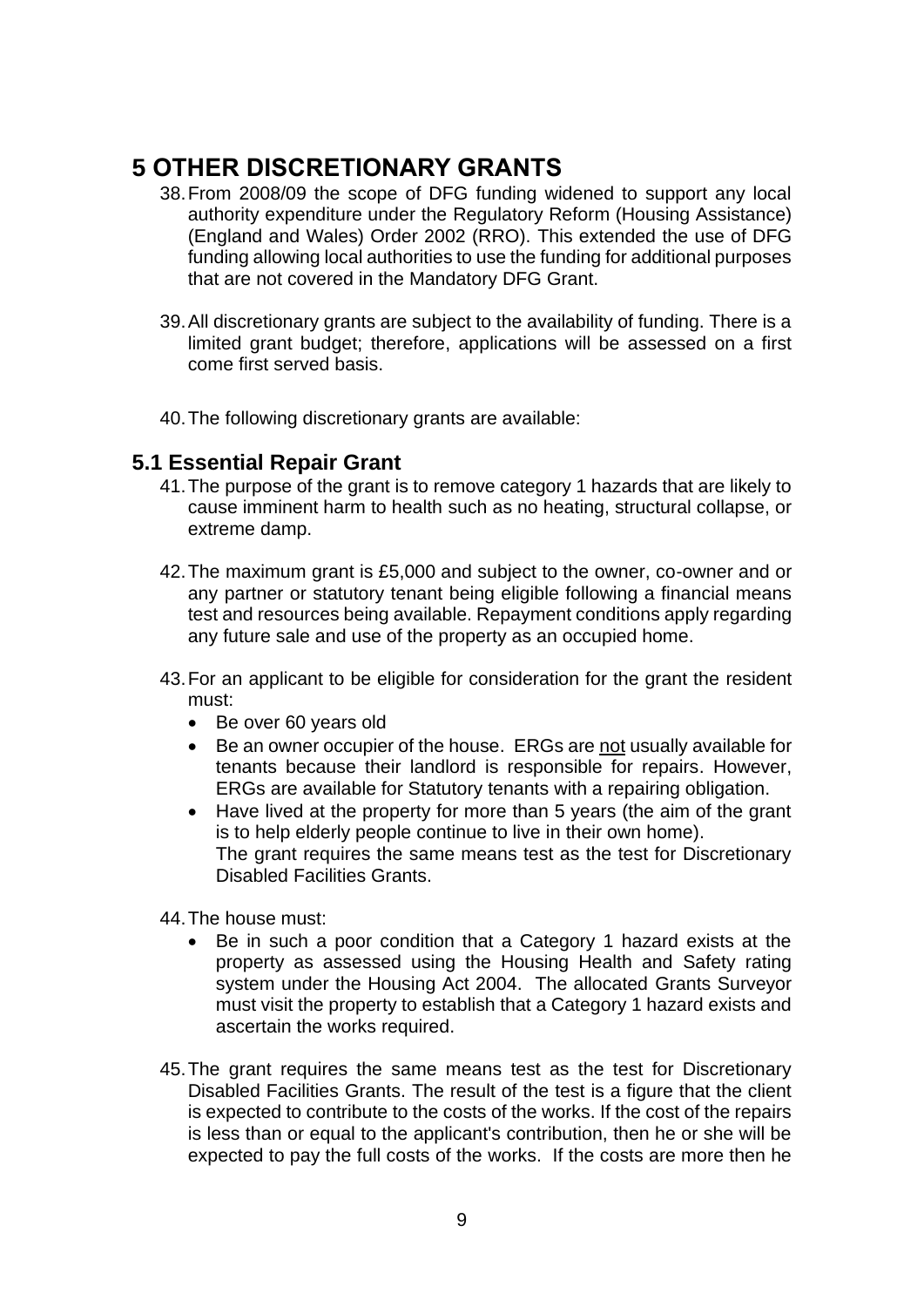or she will pay their full contribution and the grant will pay the difference up to the maximum grant.

#### <span id="page-9-0"></span>**5.2 Safe and Warm Grant**

- 46.The discretionary Safe and Warm Grant is to improve or provide heating, insulation, and security measures for properties in owner occupied properties or occupied by a statutory tenant with a repairing obligation.
- 47.The maximum grant is £5,000 and subject to the owner, co-owner and or any partner or statutory tenant being eligible following a financial means test and resources being available. Repayment conditions apply regarding any future sale and use of the property as an occupied home.
- 48.The resident will be eligible for a grant if they have an F or G rated boiler or if their boiler cannot be repaired.

49.Measures that can be funded:

- Replacement of broken boilers
- Replacement of gas boilers that are F or G rated (approximately 15 years old)
- Draught proofing to doors, windows and loft insulation
- Solid wall and flat roof insulation
- Heating controls and smoke alarms
- Security measures e.g. mortice locks, door viewer/chains and window locks

50.For an applicant to be eligible for consideration for the grant the resident must:

- Be under the age of 60
- Be an owner occupier of the house or be a statutory tenant with a repairing obligation
- Have lived at the property for more than 5 years
- 51.The grant requires the same means test as the test for Discretionary Disabled Facilities Grants. The result of the test is a figure that the client is expected to contribute to the costs of the works. If the cost of the repairs is less than or equal to the applicant's contribution, then he or she will be expected to pay the full costs of the works. If the costs are more then he or she will pay their full contribution and the grant will pay the difference up to the maximum grant.

### <span id="page-9-1"></span>**5.3 Burglar Alarm Assistance**

52.The Council will install a free burglar alarm for Hillingdon residents who are owner occupiers and are aged 65 or over. A free service is offered 12 months following initial installation.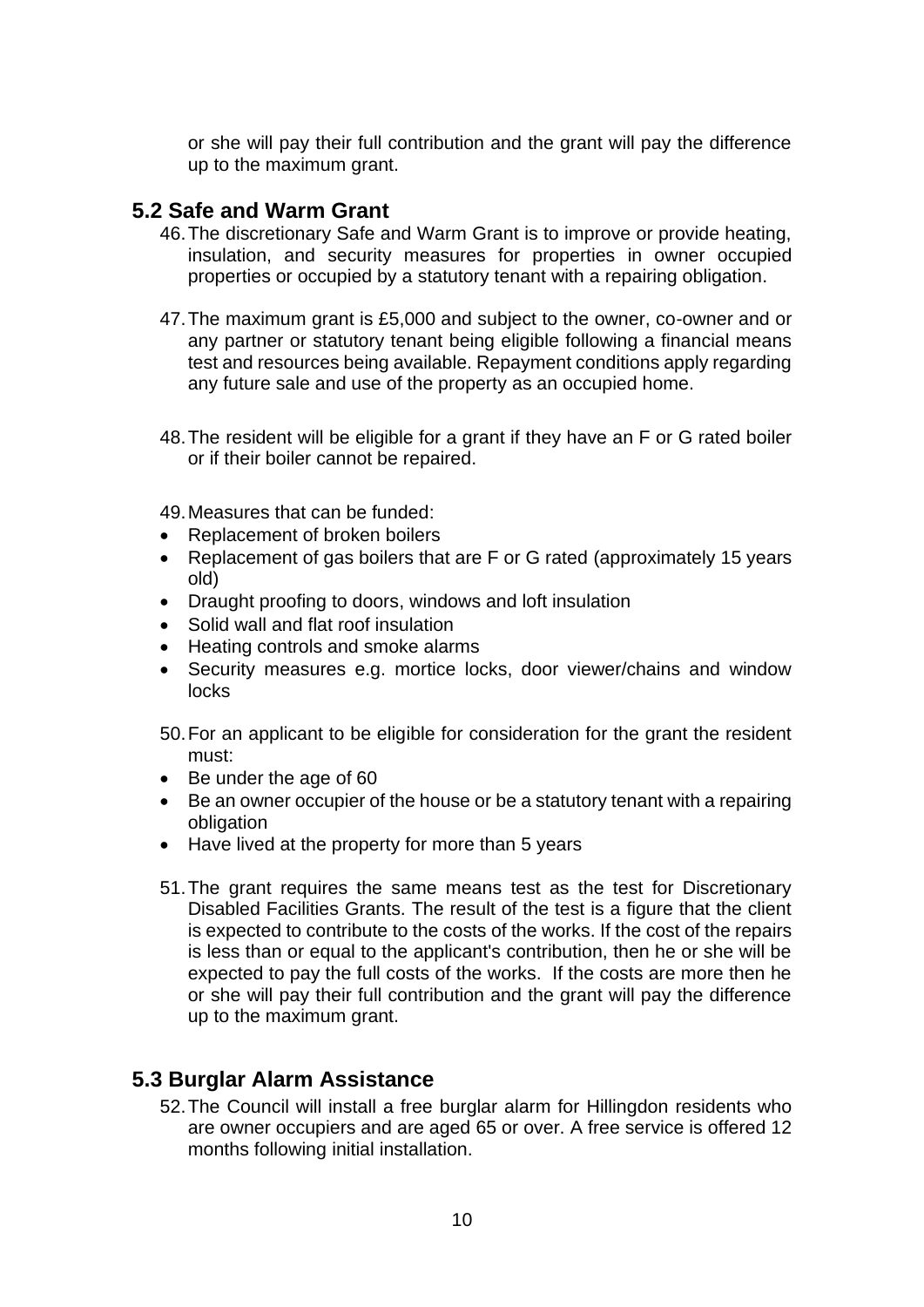### <span id="page-10-0"></span>**5.4 Hospital Discharge Grant**

- 53.A non-means-tested grant of up to £2,000 can be provided if eligible works are required so that a patient can be discharged. The following are eligible works covered by the grant:
	- Home and/or garden clearance or de-cluttering
	- Home deep cleaning
	- Home fumigation
	- Furniture re-distribution or removal to make the home environment safer
	- Heating repairs, e.g., repairing boilers
	- Repairs to essential electrical appliances, e.g., cooker, refrigerator/freezer
- 54.There may be circumstances under which a grant in excess of £2,000 may be considered but each case will be considered on its individual merits between Social Care and Adaptations team, i.e., the extent to which this will expedite the patient's return home and prevent readmission.
- 55.For a resident to be eligible for consideration for the grant they must:
	- Live at an address in the London Borough of Hillingdon.
	- Be either a homeowner, a Council tenant or a tenant of a housing association or private landlord; and
	- Intend to continue to live at the same address for at least three years. However, an exception applies to people on the end-of-life pathway.
- 56.This is subject to the following additional criteria:
	- The proposed works are essential to support early discharge.
	- Family and/or friends are either unwilling or unable to address the issue that is (or is likely to) delay discharge.
	- Alternative options have been considered and it is possible to evidence that these will not meet need and expedite discharge.
	- It is possible to identify a reduction in length of stay as a result of a grant approval or it will contribute to reducing risks that could lead to a readmission.
- 57.The Council's Hospital Discharge Team manage the application process and email the completed grant to the adaptations team to progress.
- 58.The final decision about a grant application will be made jointly by the Service Manager for the Council's Hospital Discharge Team and the Adaptations Manager. The joint review will consider the application, which will be informed by the earlier liaison between the Hospital Discharge Team and Adaptations Team.

59.Where it is agreed to proceed the Adaptations Team will identify the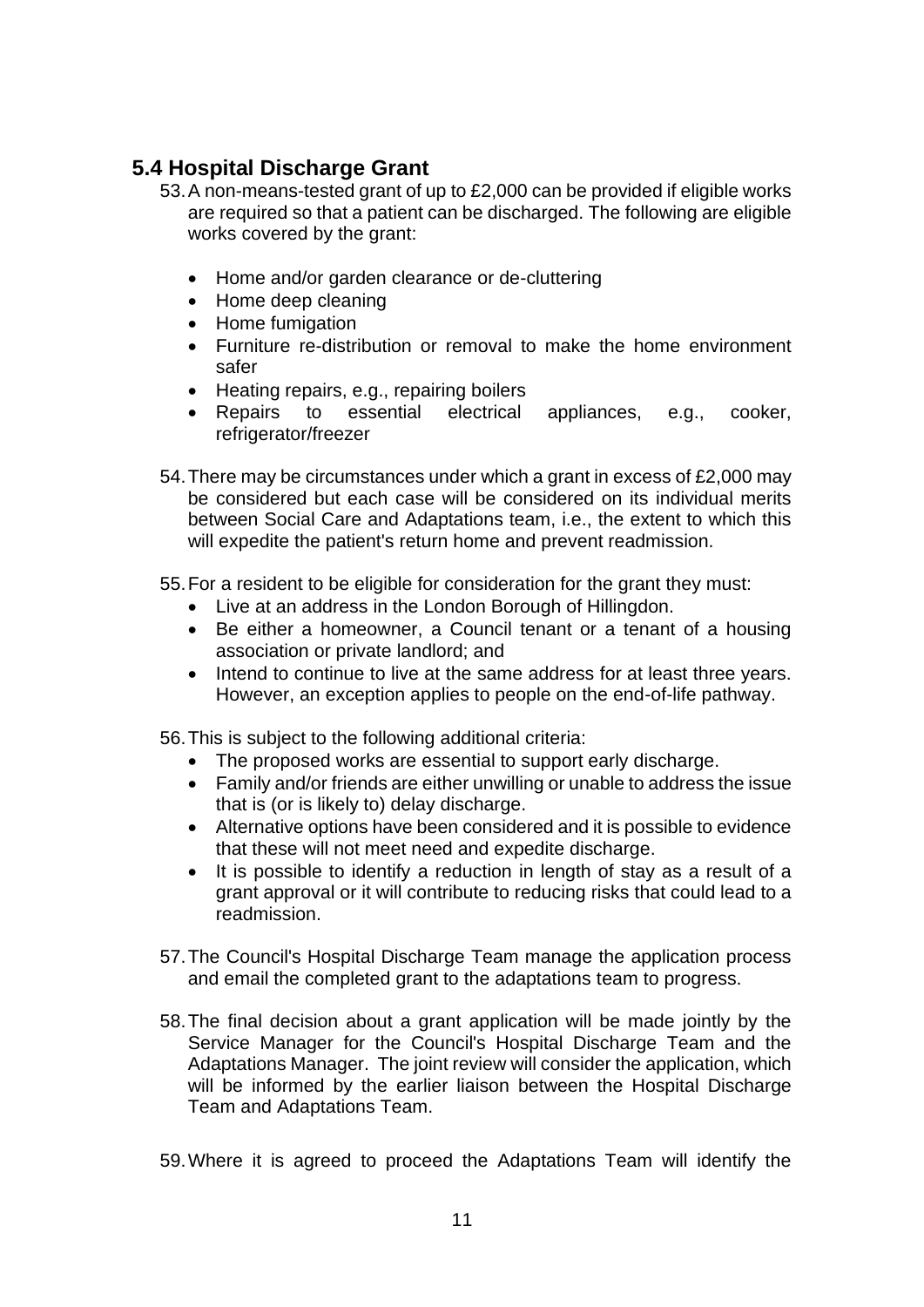appropriate contractor (s) and confirm timescales.

#### <span id="page-11-0"></span>5.5 **Sanctuary Scheme**

60.Sanctuary schemes are designed to enable victims of domestic abuse to remain in their own home where it is safe for them to do so and where it is their choice. Examples of work carried out include reinforcing door and windows and installing alarms. This scheme is available to all residents of the borough regardless of the tenancy types they live in. Tenants of the Council or housing association properties should contact their landlord in the first instance. The scheme is administered by the Council's Homeless Prevention Service.

### <span id="page-11-1"></span>**5.6 Landlord Property Renovation Grant**

- 61.Landlord Property Renovation Grants (LPRGs) are between £1,000 and £10,000 and require match funding through partially funding improvement work.
- 62.LPRGs are only available where the property is secured for use in connection with the council's homelessness duties. LPRGs can be used in connection with London Borough of Hillingdon Finders' Fee scheme. The grant is given in exchange for five years nomination rights.
- 63.LPRGs should be focused on areas of the property to ensure that minimum standards are maintained, e.g. sufficient ventilation and heating provision should be in place to ensure prevention of mould growth / condensation issues.
- 64.On a case by case basis the Council will consider providing a grant where sitting tenants (housed under homelessness duties) are in place to incentivise landlords to sustain existing tenancies.
- 65.All LPRG grants are subject to the availability of funding.

### <span id="page-11-2"></span>**5.7 Funding to pay for Housing Occupational Therapists**

66.One of the matters that can cause delays in hospital discharge is the availability of OTs to organise and stipulate care packages and equipment required. To address this problem funding will be provided to assist the provision of a Housing OT to help assess applicants for DFGs and speed up the DFG process. Funding will be via the Better Care Fund and subject to availability.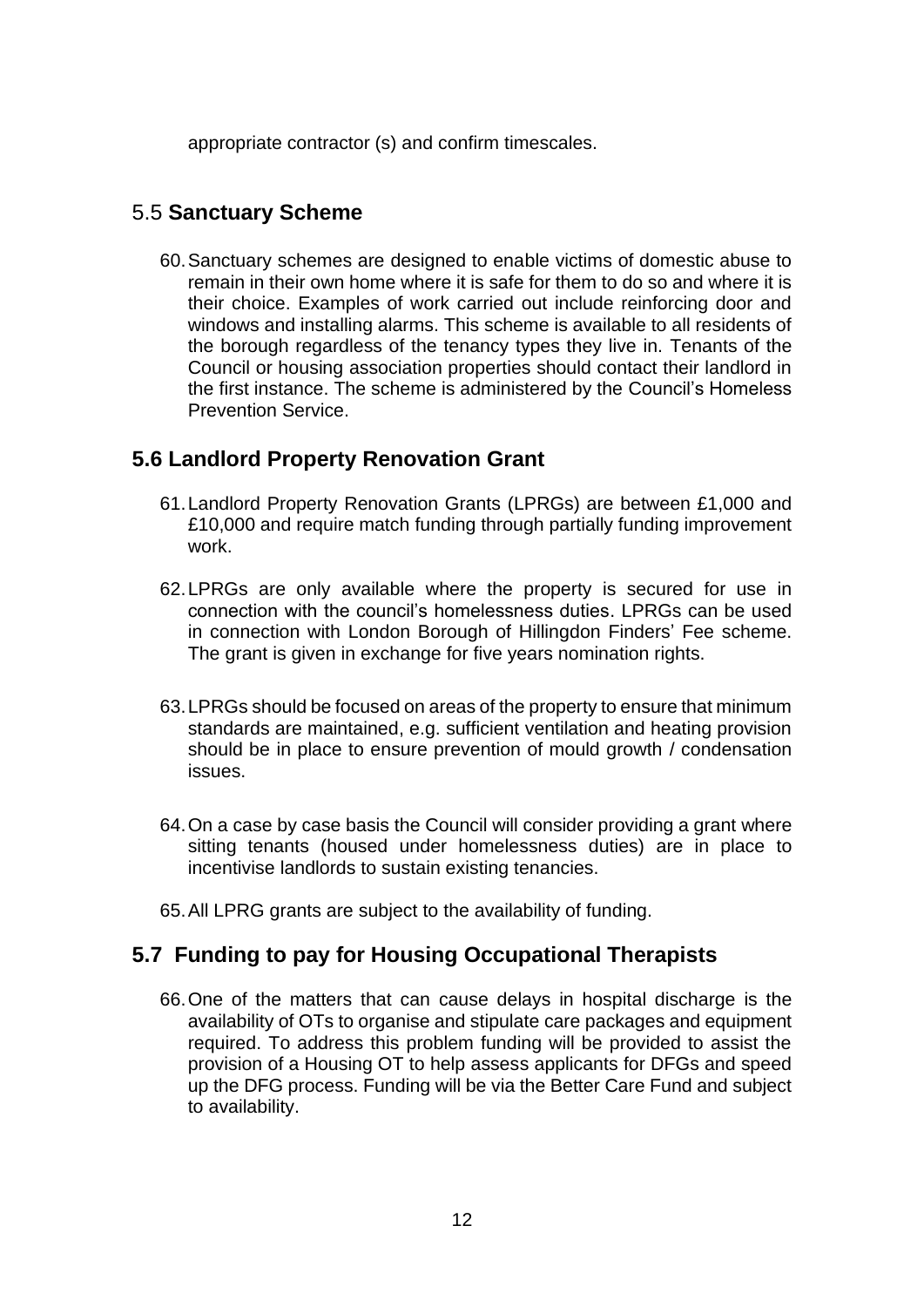### <span id="page-12-0"></span>**5.8 Funding to pay for a Hoarding Case Worker**

67.Funding will be provided for the provision of a case worker to make available a dedicated service to work with people with hoarding tendencies. Funding will be via the Better Care Fund and subject to availability.

### <span id="page-12-1"></span>**5.9 Relocation Grant**

- 68.When a disabled person and their family are eligible for a DFG, the cost of relocating to a more suitable property will be considered where it is more cost effective than adapting the applicant's current home. The grant requires the same means test as the test for Discretionary Disabled Facilities Grants. An OT must assess the new home to meet or potentially meet the needs of the disabled occupant.
- 69.Funding will be considered on a case by case basis and will be limited to the actual cost of moving. Costs that may be covered include legal, estate agent and survey fees, stamp duty and removal costs. Funding is subject to availability and will be limited to a maximum of £5,000.

# <span id="page-12-2"></span>**6 LAND CHARGES**

#### <span id="page-12-3"></span>**6.1 Mandatory Disabled Facilities Grant**

- 70.If the applicant is an owner-occupier and has work funded through a DFG, the Council will register a local land charge against their property, where the grant payment exceeds £5,000. This allows the recovery of funds in the event of a property subsequently being sold or otherwise disposed of.
- 71.If the property is disposed of within 10 years of the date of completion of the works, then the Council may demand the repayment of such part of the DFG that exceeds £5,000 (but may not demand an amount in excess of £10,000).

### <span id="page-12-4"></span>**6.2 Discretionary Disabled Facilities Grant**

72.If the property is disposed of within 10 years of the date of completion of the works then the grant is fully repayable to the council. If the applicant is an owner-occupier and has work funded through a DFG, the Council will register a local land charge against their property. This allows the recovery of funds in the event of a property subsequently being sold or otherwise disposed of.

### <span id="page-12-5"></span>**6.3 Essential Repair Grant**

73.If the property is disposed of within 10 years of the date of completion of the works, then the grant is fully repayable to the council. If the applicant is an owner-occupier and has work funded through this grant, the Council